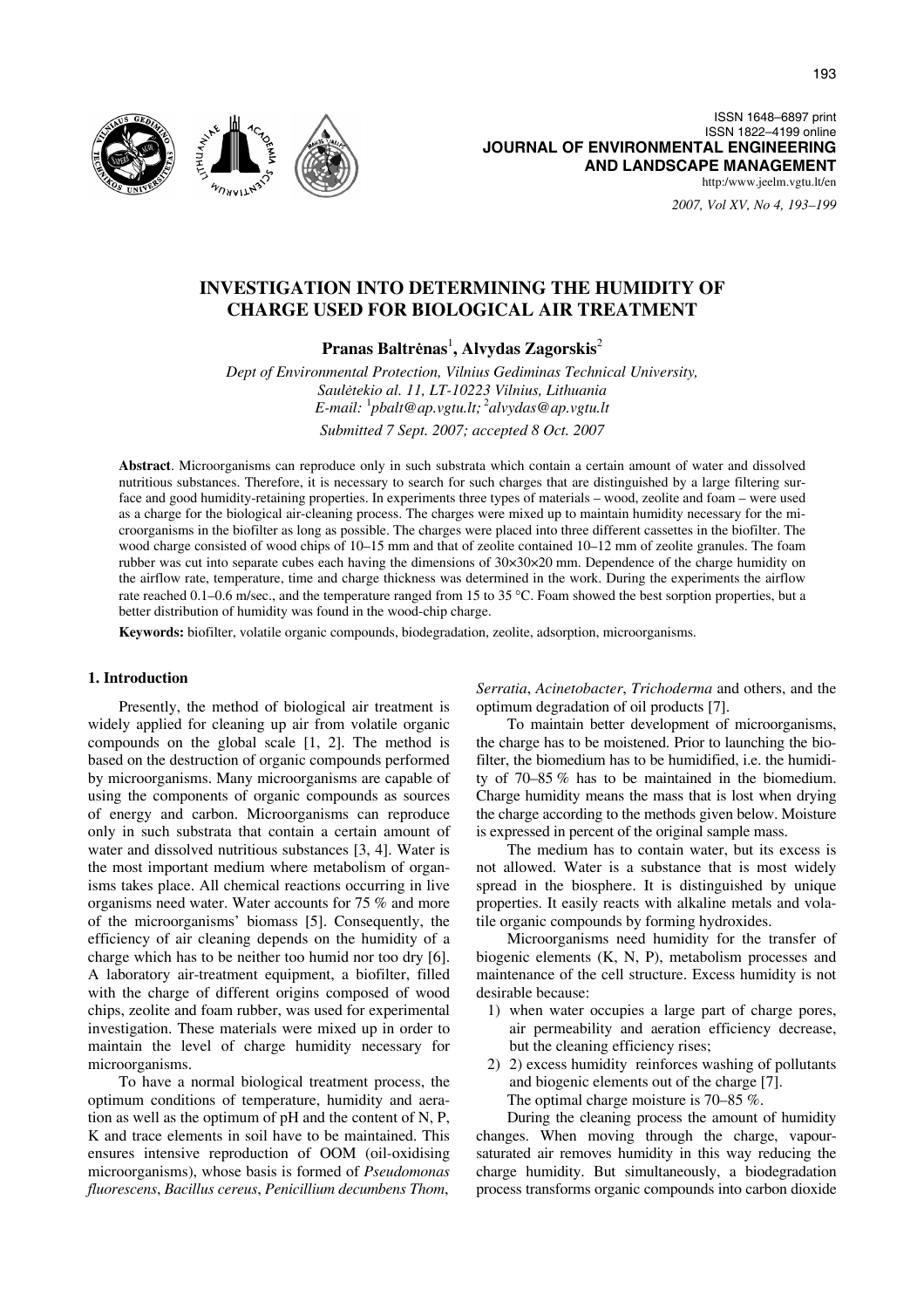$(CO<sub>2</sub>)$  and water, partially restoring the content of humidity. During decomposition of 1 kg of hydrocarbon, 1.5 kg of water is generated. This amount of water is often insufficient, and therefore the charge has to be watered additionally [8].

To obtain a new knowledge of biocharges, first of all, the sorption properties of charges, composed of wood chips, zeolite and foam used for air purification, have to be determined.

## **2. Investigation methods**

The experiments were carried out using a biological air-treatment equipment – a biofilter. Even though the biofilter contains five cassettes, with the aim to ensure a uniform airflow rate before the charge for all charges, only one, middle, cassette was used for experiments (Fig 1). The charge is the main element of the biofilter [9]. In experiments three types of materials – wood, zeolite and foam – were used. Charges of different fractions considering their physical properties, such as density, porosity, mass, surface area, and aerodynamic resistance, were selected for the experiment [10]. The wood charge consisted of wood-chip granules of 10–15 mm fractions, and that of zeolite – 10–12 mm fractions. Foam was cut into separate cubes each having the dimensions of  $30 \times 30 \times 20$  mm (Fig 2). Seeking to maintain humidity necessary for the microorganisms in the biofilter as long as possible, the experiments were performed with intermixed charges of a different origin. Wood chips were mixed with zeolite at the ratio of (according to the volume) 50:50, and with pieces of form at the ratio of 50 : 50.



**Fig 1.** Stand of the laboratory biofilter

Initially, experiments were performed with wood chips. The chips were placed into the biofilter cassette of the following dimensions: 500×450×150 mm. The height of the chip layer in the cassette reached 100 mm. Seeking to ensure the tightness of the charge layer as well as an even distribution of humidity within the entire surface, from the top the charge was covered with a rigid sieve

whose pore diameter was 2 mm. Since microorganisms, transforming volatile compounds into carbon dioxide and water have a major impact on the charge humidity, conditions favourable for the reproduction of microorganisms were maintained in the biofilter [10].

Therefore, the air temperature of 30 °C was maintained with the help of heat exchangers fitted to the biofilter's sides. After filling the cassette with wood chips, 1 l of water saturated with mineral salts was sprayed over the charge with the help of nozzles fitted above the charge layer. With the help of small pumps, water was supplied to the nozzles from a reservoir installed at the bottom of the biofilter. After spraying 1 l of water with a ventilator switched off, 20 minutes were allowed for water to settle and soak into the charge. Excess water returned to the water reservoir via a metal mesh installed at the bottom of the cassette [11].



**Fig 2.** Biocharge of the biofilter: A – wood in chips, B – Zeovit sirment, C – foam rubber

After 20 minutes, airflow was supplied to the equipment via a ventilator, installed in an air-feeding tube, at the rate of 0.1 m/sec. The air-feeding tube has an airflow control valve that enables the change of airflow rate from 0.1 to 0.6 m/sec. Airflow rate was measured with the airflow rate meter TESTO 400, and the duration of air feeding reached 3 hours. In order to thoroughly evaluate the charge humidity retention properties, samples for humidity setting were taken at different points and depths of the charge layer (Fig 3).

The humidity of charges was determined by a weighted method. This method is distinguished by the fact that it allows the reduction of oxidation, degradation or any other loss of other volatile substances at the same time ensuring higher efficiency of humidity removal from the sample being dried.



**Fig 3.** Sampling points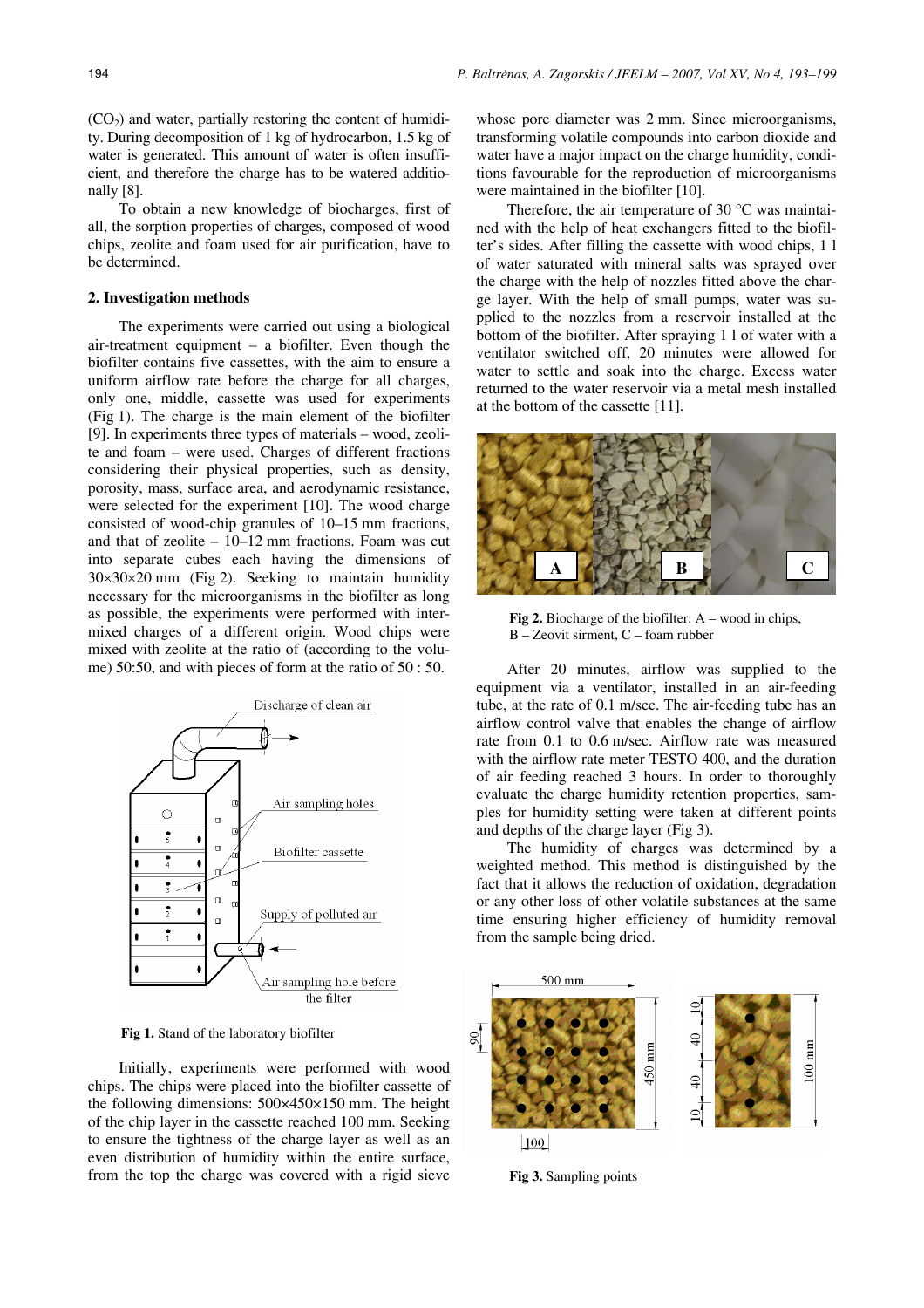Prior to sampling, weighing bottles with a cover having the same number were kept in a drying oven at the temperature of 105 °C for one hour, afterwards they were cooled in a desiccator. Weighing bottles made of glass (approximately 0.5 mm thick), having hermetic caps to protect them from humidity increase or decrease, a flat bottom and even sides, were used for the experiments. The dried weighing bottles with their caps on were weighed with an analytical balance by recording the readings in the data register. The accuracy of 0.001 g was used during weighing.

Samples of 1 g were placed into the weighing bottles which were corked up. A work sample was evenly spread on the weighing bottle's bottom  $(0.2 \text{ g/cm}^2)$ . An empty weighing bottle with a cap was weighed before and after its filling with the charge. Afterward the weighing bottle was quickly placed into the drying oven on a cover and was dried for 3 hours by maintaining the temperature of  $105 \pm 2$  °C.

Wood chips were dried at a regular high temperature. The calculation of the drying time was started when the required temperature was reached within the drying oven. A well-insulated electric drying oven with a thermal regulator and capable of maintaining a sufficiently regular temperature within the oven and the set temperature of a shelf, where samples are dried, were used during experiments. The temperature inside the oven was maintained at the accuracy of 0.5  $\degree$ C [12].

At the end of the drying time, the weighing bottle was covered and placed into a desiccator to be cooled for 45 minutes. After cooling the weighing bottle with all its contents and cap was weighed. When determining the humidity of samples, the relative humidity of the laboratory air was around 60 %.

The cooled weighing bottles were weighed, and the content of humidity, as a percent expression of the sample mass, was calculated to one digit after a comma and set according to the formula [12]:

$$
M_{charge} = \frac{(m_2 - m_3)}{(m_2 - m_1)} \cdot 100,
$$
 (1)

where  $m_1$  – mass of weighing bottle with a cap, in grams;  $m<sub>2</sub>$  – mass of weighing bottle with a cap and charge sample before drying, in grams;  $m_3$  – mass of weighing bottle with a cap and charge sample after drying, in grams.

The obtained result of the analysis is the arithmetical mean of humidity amount of three samples when difference between them does not exceed 0.2 %. Otherwise, the humidity of samples is determined once again.

When the supplied airflow rate was increased to 0.2 m/sec., the study to determine charge humidity was repeated. In this way the dependence of wood chips on the fed airflow rate was determined by gradually increasing the rate to 0.5 m/sec.

An analogous experiment was made with natural zeolite and foam. To preserve the humidity necessary for the microorganisms in the biofilter as long as possible, wood chips were mixed with zeolite and foam during the experiment.

Lower temperatures are recommended for drying foam because it loses fire-proof properties at a lower temperature compared to wood and zeolite. To prevent the change of foam properties, weighing bottles with foam rubber were dried at the temperature of 70 °C.

Seeking to avoid a high aerodynamic resistance of the charge and great air impacts, the layer of the filtering charge was not thick. The layer of charges consisting of zeolite granules and foam reached 100 mm.

To determine the dependence of charge humidity on time, the supplied airflow rate in the biofilter reached 0.2 m/sec., and temperature  $-$  30 °C. Samples were taken prior to setting the biofilter for operation, and afterwards – every two hours by preserving regular rate and temperature in the biofilter. The time interval of the experiment ranged from  $\theta$  to 24 hours.

To determine the dependence of charge humidity on the biomedium temperature, the temperatures of 15, 20, 25, 30, 35 °C were maintained in the biofilter. The temperature in the equipment can be regulated with a preinstalled temperature sensor. During the experiment, airflow was fed to the device at the rate of 0.2 m/sec. for 5 hours. After taking samples and obtaining study results, the dependence of charge humidity on temperature curve was derived.

#### **3. Experimental results**

The humidity of a charge depends on the sorption properties of a substance. The experiments show that foam has the best properties of water sorption.

1 l of water was supplied to a cassette, 0.45×0.50× 0.15 m, filled with pieces of foam. In the initial phase, when air was blown through the charge at the rate of 0.1 m/sec., the foam humidity after three hours changed insignificantly and reached around 75 %. After increasing the airflow rate to 0.5 m/sec., charge humidity decreased to 70 %. In order to improve the sorption properties of the charge, foam was mixed with wood sawdust. The microorganisms present in wood sawdust can develop in a synthetic charge, such as foam, because foam is distinguished by very good oleophylic and hydrophobic properties. As determined by the experiment, when air is fed to the biofilter at the rate of 0.1 m/sec., the humidity of the charge consisting of wood and foam reaches 73 %. When the airflow rate is increased to 0.5 m/sec., the charge humidity falls by 6 %. But the charge consisting of wood and foam has several shortcomings. When the humidity of the charge is high, its aerodynamic resistance increases. In addition, the useful life of foam also decreases. Foam is not resistant to aggressive environmental factors impacting on it during the biofilter operation, such as humidity, temperature, various chemical compounds. As the results given in Fig 4 show, wood humidity is similar to that of foam and changes from 75 % to 66 %. The humidity of wood, through which airflow is supplied at the rate of 0.1 m/sec., reaches around 75 %. When the airflow rate increases to 0.5 m/sec., the humidity content in the charge drops to 65 %. Zeolite had the lowest sorption properties.

After pouring 1 l of water on the charge, its humidity reached 18 %. A low degree of humidity was predetermined by a small porosity of the charge. To improve it, the charge fraction has to be reduced from 10–12 mm to 3–5 mm.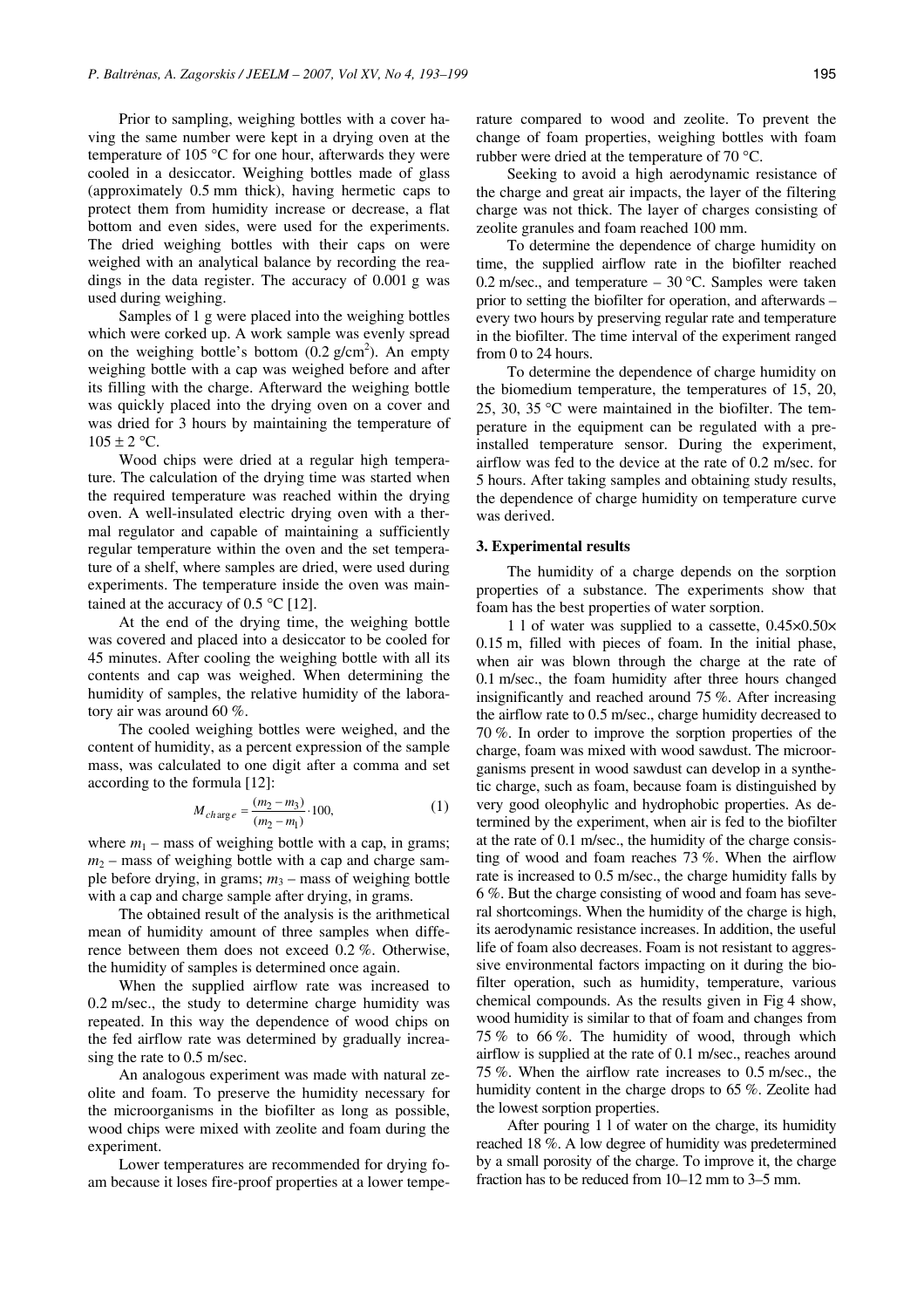

**Fig 4.** Dependence of the charge humidity on the airflow rate

To extend the useful life of the charge the recommendation is to use a charge made of wood chips and zeolite. Wood porosity, i.e. the ratio of pores-meshes and hollow volume to the total volume of the substance, has an influence on the humidity of wood chips. Wood chips have a communicating porous structure which increases water absorption. Wood chips increase the charge humidity up to 45 %. In the meantime zeolite is distinguished by a bigger amount of closed pores which increases the useful life and the surface area of the charge and at the same time the number of microorganisms in the charge. During experiments it was determined that, when increasing the supplied airflow rate, the humidity of the charge consisting of wood chips and zeolite decreased slower compared to other charges. Upon increasing the airflow rate from 0.4 to 0.5 m/sec. the loss of humidity increased hardly by 1 %. The mixture of zeolite and wood chips increases the amount of oxygen in the charge. Oxygen, as one of vital factors of metabolism, is necessary for vital activities of microorganisms decomposing organic compounds. Therefore, upon increasing the amount of oxygen in the charge, the number of microorganisms, evolving water that accumulates during decomposition of organic compounds, also increases. In this way, water input in the biofilter is reduced.

The rate and degree of water adsorption by substances depend on environmental humidity and the duration of staying in a humid environment. The results given in Fig 5 show that the charge humidity changes evenly when air is fed at the rate of 0.2 m/sec. However, the least loss of humidity is sustained by foam. The experimental results show that after 18 hours of air feeding the amount of humidity in foam decreases to 65 %, and after another 6 hours – to  $63\%$ . The amount of humidity in the charge for the most part depends on its coefficient of porosity. The charge consisting of wood chips and foam has a rather even decrease of humidity. Both wood and foam, consisting of polymeric substances, have good water sorption properties. Even after 24 hours at the humidity of 59 % microorganisms can develop well because the charge of the said humidity contains a sufficient amount of nutritious substances. A charge composed of wood and foam is a sufficiently good biomedium for the development of microorganisms; however, in the course of time the properties of charge change and, therefore, it has to be changed more often.

The biggest humidity loss is incurred by wood. In 24 hours its humidity decreases from 73 % to 53 %. Wood application for biological air treatment is prospective. If the charge has a low humidity, it can work efficiently. Wood humidity with regard to time changes rather evenly, and this facilitates the control of humidity in the charge because the microorganisms receive energy not only from salts dissolved in water but also from carbon contained in wood. Apart from that, wood is easily obtained from nature and forms waste in some branches of industry.

To extend the charge's useful life, zeolite can be mixed with wood chips. Due to its physical and chemical properties zeolite has sufficient resistance to an aggressive environment that is necessary to maintain microorganisms' energy in the biofilter. Apart from that, zeolite is sufficiently to mechanical factors, therefore, even after several years the structure of its surface does not change, and this has a major impact on the transfer of oxygen in the charge. Due to its internal structure, zeolite shows good sorption properties, therefore, even upon a significant decrease of the concentration of supplied organic compounds, it can serve as an adsorbent.

The recommendation is to use this charge mixed with wood chips containing carbon in order that microorganisms could receive nutritious substances if the feeding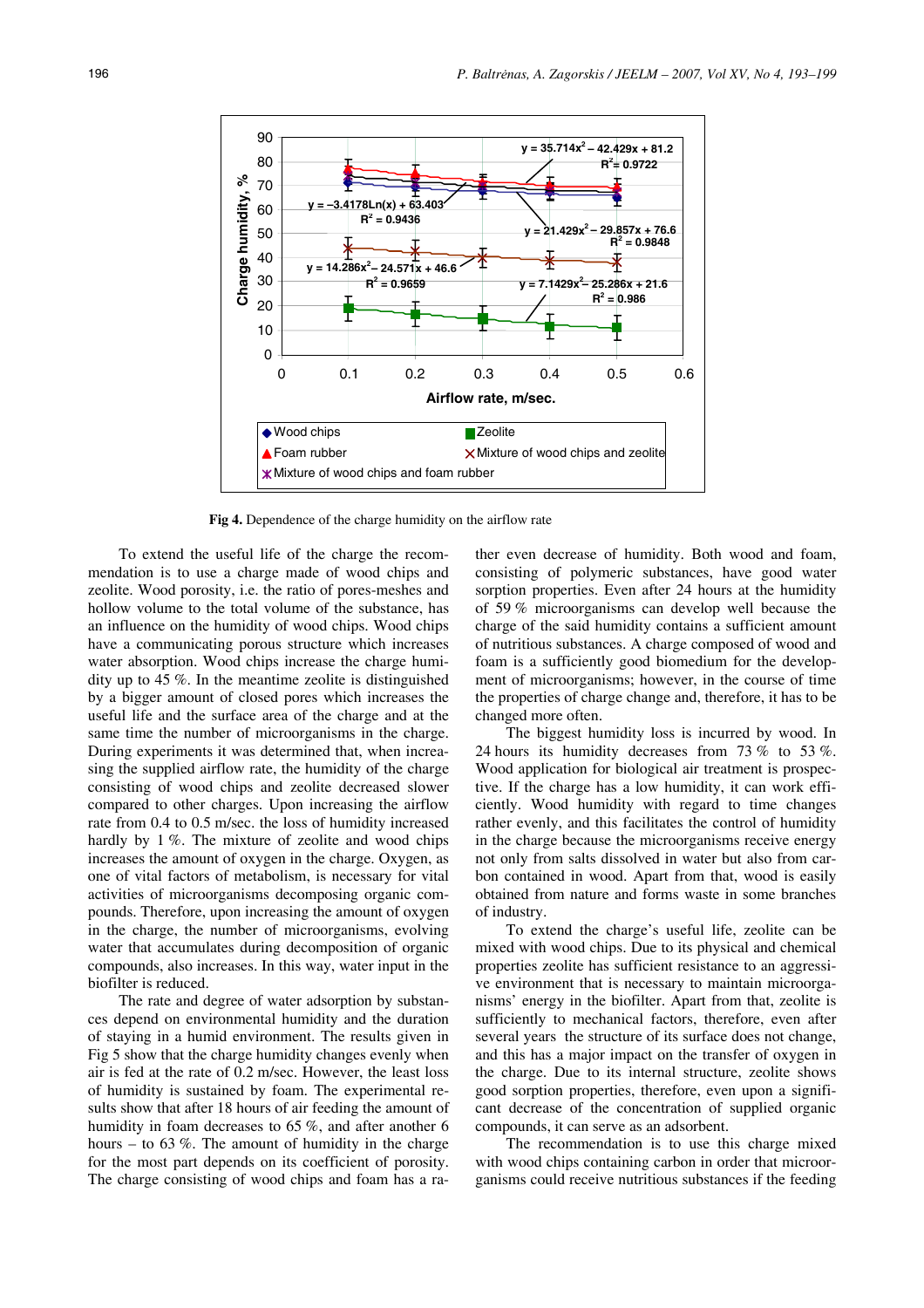of organic compounds is disturbed. As the experimental results show, the humidity of charge consisting of zeolite and wood chips after 4 hours decreased from 45 to 40 %. Later it changed insignificantly, and after 24 hours reached 36 %. Such a low humidity of the charge was predetermined by a considerably high density of zeolite. In order to increase the charge humidity, the zeolite fraction has to be reduced to 3–5 mm.

During the initial stage of experiments, a rather big loss of humidity was received. As the experiments show, the zeolite humidity after 24 hours decreased from 17 to 9 %. This happens due to the fact that free humidity evaporates first of all, i.e. water evaporates faster from a zeolite surface. Taking into consideration the fact that the porosity of zeolite is not high, a part of humidity accumulated in cell walls and remaining inside its internal part evaporates slower. Microorganisms can develop quicker in the upper part of a zeolite surface. However, both bacteria and micromycetes may be easily affected because it is difficult to maintain a uniform humidity of a zeolite surface. Since a zeolite surface is rather soft, it is more difficult for microorganisms to adhere to it and, apart from that, humidity evaporates rather quickly from the surface of zeolite. Therefore, the use of single zeolite for biological air treatment is not recommended. To improve the humidity of zeolite, its fraction has to be reduced.

One of the main factors predetermining changes in the charge humidity is the temperature of fed air (Fig 6).



**Fig 5.** Dependence of the charge humidity on time



**Fig 6.** Dependence of the charge humidity on the supplied airflow temperature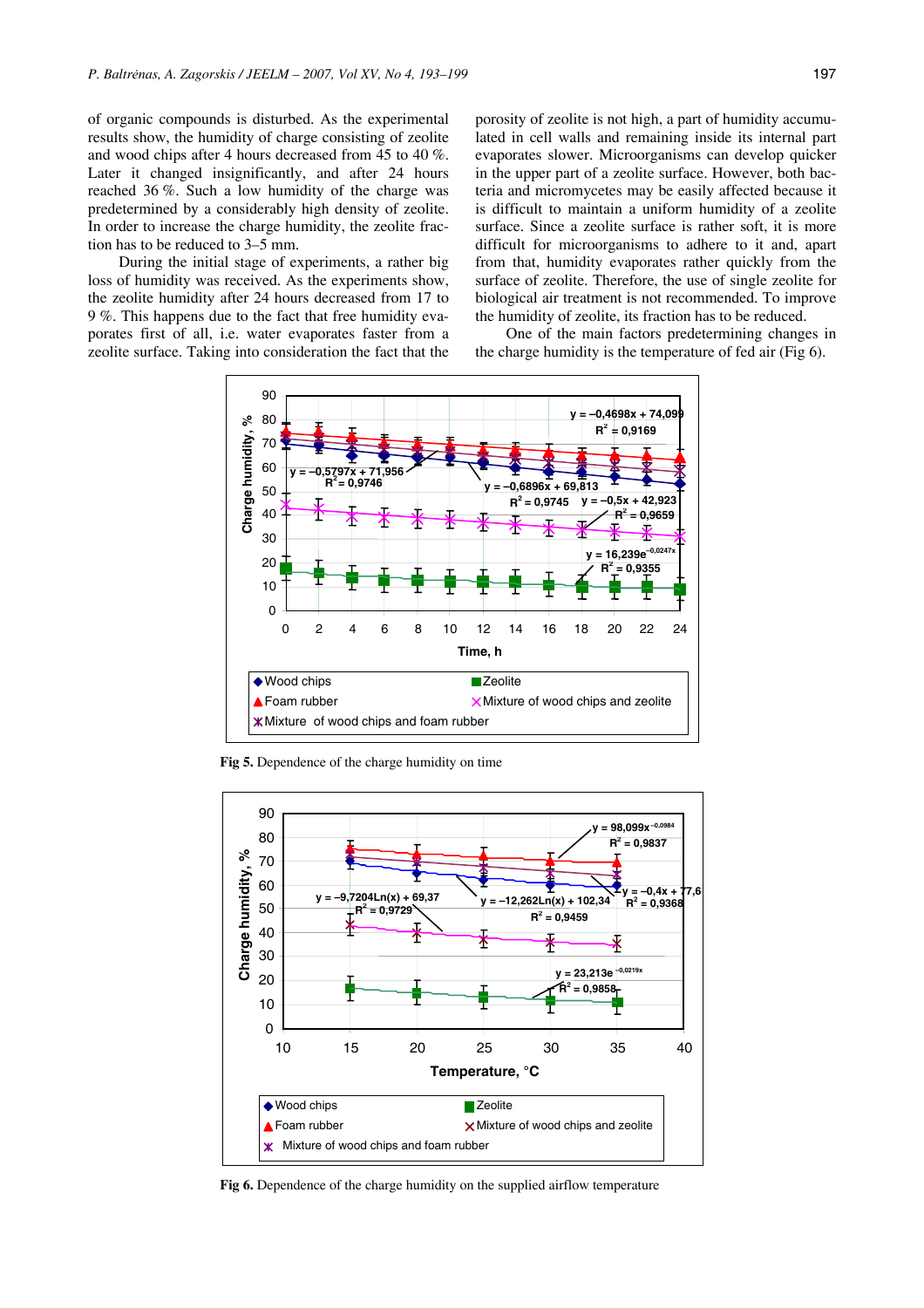When airflow is supplied through the charge at the rate of 0.2 m/sec., after 5 hours the charge humidity decreases insignificantly at the temperature of 15 ºC. Bigger temperature differences are noticed when the air temperature, and at the same time the biomedium temperature, is gradually increased. Upon increasing the temperature in the biofilter to 35 ºC, the biggest humidity decrease was recorded in wood where humidity decreased from 70 to 60 %. The least susceptible to temperature changes is foam, whose humidity after 5 hours at the temperature of 35 ºC decreased to 68 %.

The results of investigation into humidity were influenced by microorganisms originating in the charge during humidification which absorbed carbon from wood and evolved a part of humidity.

To improve the cleaning efficiency of the equipment and maintenance of the charge humidity in the filter, the recommendation is to use the mixture of several different charges. In this way the useful life of the charge will be extended and input to maintain the charge humidity will be reduced. Zeolite has the highest resistance to temperature fluctuations, while foam – the lowest one.

Seeking to minimize the input of water used to humidify a charge, the mixture of wood and foam is recommended. Then, when maintaining the temperature most advantageous for microorganisms, 30 °C, in the filter, the charge humidity after 5 hours would reach 65 %. Upon mixing wood chips with zeolite and main-taining the temperature of 30 °C in the filter, the charge humidity would reach 36 %.

Upon reducing the zeolite fraction to 3 mm, the humidity retention properties of this charge, and at the same time the energy of microorganisms in the biomedium, could be still more reinforced. Taking into consideration the fact that mesophilic microorganisms decompose volatile organic compounds best, the temperature in the biofil-ter would be in the range of 25–35 °C.

### **4. Conclusions**

1. Microorganisms can reproduce only in such substrata which contain a certain amount of water and dissolved nutritious substances; therefore, charges were selected taking into account their good sorption properties and a large surface area. To improve the operation of charges, mixing of the charges is recommended.

2. As the experiments show, the best sorption properties were characteristic of foam, whose humidity reached around 70 %, and this was predetermined by a high porosity of the charge.

3. Zeolite has the weakest sorption properties. After pouring 1 l of water on the charge, its humidity reached 18 %. A low humidity degree was predetermined by a low porosity of the charge. To improve it, the charge's fraction has to be reduced from 10–12 mm to 3– 5 mm.

4. The mixture of zeolite and wood chips increases oxygen content in the charge and at the same time heightens the air-cleaning efficiency. Depending on different supplied airflow rates, the humidity of the charges varies in the range of 39–46 %.

5. With respect to time, a rather even decrease of humidity was recorded in the charge consisting of wood chips and foam. Both wood and foam, consisting of polymeric substances, have good water sorption properties. Humidity in this charge changed from 73 to 59 % in 24 hours.

6. To improve the degradation of organic compounds, the use of several different charges of an organic and inorganic origin is recommended. In this way, the useful life and sorption properties of the charge, and at the same time biofilter's cleaning efficiency, will be increased.

### **Acknowledgements**

The investigation was carried out under the project "Research and Development to Design a Biofilter Prototype".

The project is supported by the Republic of Lithuania and co-financed by the European Union.

### **References**

- 1. LUTTIGHUIS, O. H. Möglichkeiten für Biofiltration in der pharmazeutischen Industrie. Tagungsbericht der VDI-Kommission Reinhaltung der Luft. Biologische Abgasreinigung. In *Praktische Erfahrungen und neue Entwicklungen.* VDI-Verlag, 1989, S. 341–349.
- 2. ZIGMONTIENĖ, A.; BALTRĖNAS, P. Biological purification of air polluted with volatile organic compounds by using active sludge recirculation. *Journal of Environmental Engineering and Landscape Management,* 2004, Vol XII, No. 2, p 45–52.
- 3. KLEINHEINZ, G. T.; BAGLEY, S. T. Biofiltration for the removal and detoxification of a complex mixture of volatile organic compounds. *Journal of Industrial Microbiology & Biotechnology,* 1998, Vol. 20, p 101–108.
- 4. KOH, L. H.; DAVID, C. S.; KUHN, M.; MOHSENI, D.; GRANT, A. Pre-treatment of volatile organic compounds upstream of biological gas-cleaning operation. *Journal of Chemical Technology and Biotechnology*, 2004, Vol. 79, p 619–625.
- 5. CRUZ, A.; BUITRÓN, G. Biotransformation of disperse blue 79 by anaerobic sequencing batch biofilter. *Water Science and Technology,* 2000, Vol. 42, No. 5–6, p 317– 320.
- 6. PAUL, P. G.; KAUFMANN, R. Entfernung von Schwefelverbindungen in Kompaktbiofilteranlagen. Tagungsbericht der VDI-Kommission Reinhaltung der Luft. Biologische Abgasreinigung. In *Praktische Erfahrungen und neue Entwicklungen.* VDI-Verlag, 1989, S. 331–341.
- 7. JANKEVIČIUS, K.; LIUŽINAS, R. *Aplinkos biologinis valymas*: monografija. Vilnius: Apyaušris, 2003. 106 p.
- 8. LUGAUSKAS, A.; BRIDŽIUVIENĖ, D.; LEVIN-SKAITĖ, L. *Mikrobiologiniai medžiag*ų *pažeidimai.* Vilnius, 1997. 467 p.
- 9. BALTRĖNAS, P.; ZIGMONTIENĖ, A.; VAIŠKŪNAI-TĖ, R. *Oro valymo biotechnologijos:* monografija*.* Vilnius: Technika, 2004.
- 10. BALTRĖNAS, P.; PALIULIS, D. *Adsorbciniai oro valymo filtrai:* monografija. Vilnius: Technika, 2002.
- 11. BALTRĖNAS, P.; VAIŠKŪNAITĖ, R.; ZAGORSKIS, A. Experimental studies of airflow rate and aerodynamic resistance of biological air-purification device that contains